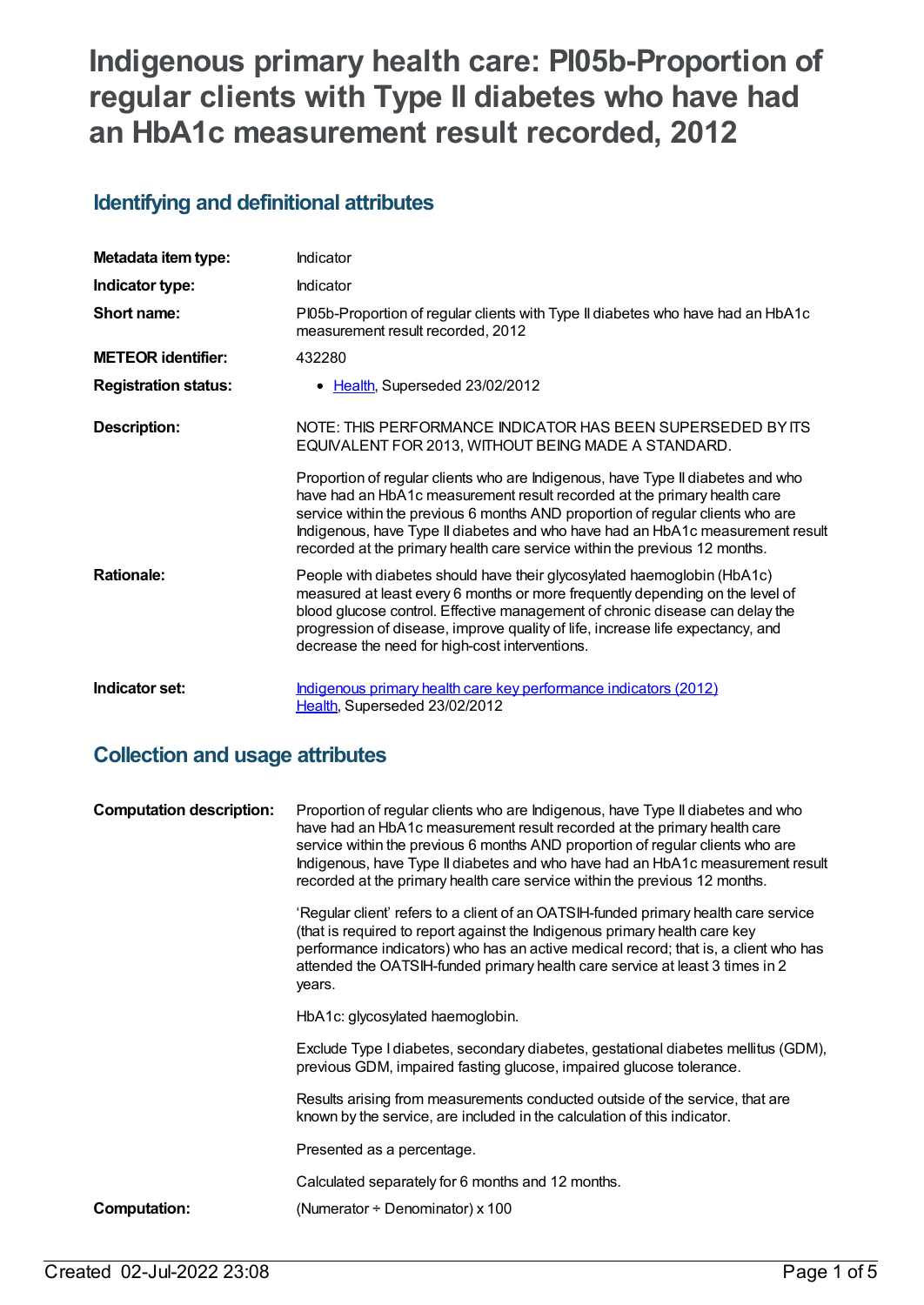| <b>Numerator:</b>        | Calculation A: Number of regular clients who are Indigenous, have Type II diabetes<br>and who have had an HbA1c measurement result recorded at the primary health<br>care service within the previous 6 months.  |
|--------------------------|------------------------------------------------------------------------------------------------------------------------------------------------------------------------------------------------------------------|
|                          | Calculation B: Number of regular clients who are Indigenous, have Type II diabetes<br>and who have had an HbA1c measurement result recorded at the primary health<br>care service within the previous 12 months. |
| Numerator data elements: | <b>Data Element / Data Set-</b>                                                                                                                                                                                  |
|                          | Person-diabetes mellitus status, code NN                                                                                                                                                                         |
|                          | Data Source                                                                                                                                                                                                      |
|                          | Indigenous primary health care data collection                                                                                                                                                                   |
|                          | NMDS / DSS                                                                                                                                                                                                       |
|                          | Indigenous primary health care DSS 2012-14                                                                                                                                                                       |
|                          | Guide for use                                                                                                                                                                                                    |
|                          | Type II diabetes only.                                                                                                                                                                                           |
|                          | Data Element / Data Set-                                                                                                                                                                                         |
|                          | Person-Indigenous status, code N                                                                                                                                                                                 |
|                          | Data Source                                                                                                                                                                                                      |
|                          | Indigenous primary health care data collection                                                                                                                                                                   |
|                          | NMDS / DSS                                                                                                                                                                                                       |
|                          | Indigenous primary health care DSS 2012-14                                                                                                                                                                       |
|                          | Data Element / Data Set-                                                                                                                                                                                         |
|                          | Person-regular client indicator, yes/no code N                                                                                                                                                                   |
|                          | Data Source                                                                                                                                                                                                      |
|                          | Indigenous primary health care data collection                                                                                                                                                                   |
|                          | NMDS / DSS                                                                                                                                                                                                       |
|                          | Indigenous primary health care DSS 2012-14                                                                                                                                                                       |
|                          | Data Element / Data Set-                                                                                                                                                                                         |
|                          | Person-glycosylated haemoglobin measurement result recorded indicator.<br>yes/no code N                                                                                                                          |
|                          | Data Source                                                                                                                                                                                                      |
|                          | Indigenous primary health care data collection                                                                                                                                                                   |
|                          | NMDS / DSS                                                                                                                                                                                                       |
|                          | Indigenous primary health care DSS 2012-14                                                                                                                                                                       |
| Denominator:             | Calculation A and B: Total number of regular clients who are Indigenous and have<br>Type II diabetes.                                                                                                            |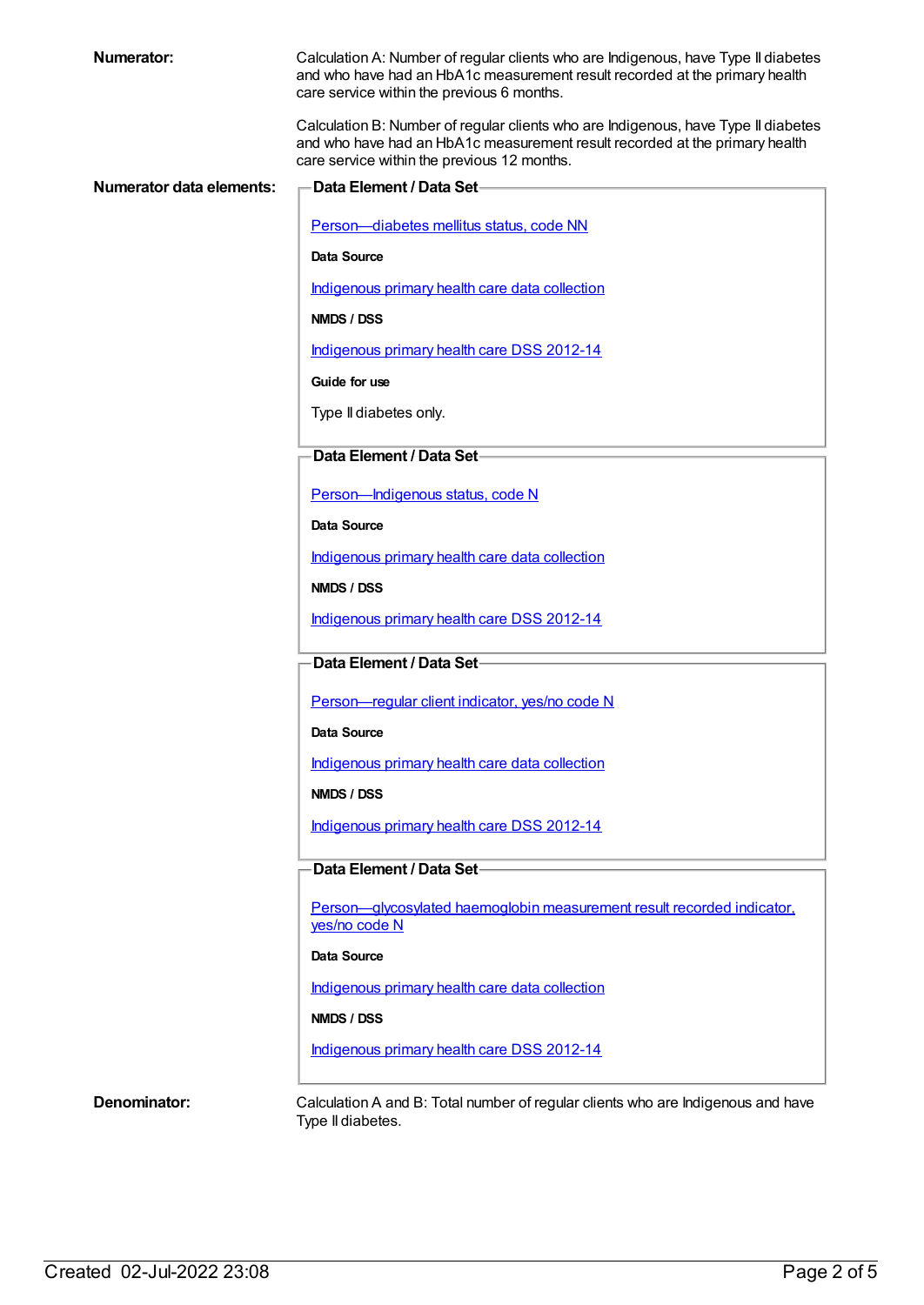#### **Denominator data elements:**

#### **Data Element / Data Set**

[Person—diabetes](https://meteor.aihw.gov.au/content/270194) mellitus status, code NN

**Data Source**

[Indigenous](https://meteor.aihw.gov.au/content/430643) primary health care data collection

**NMDS / DSS**

[Indigenous](https://meteor.aihw.gov.au/content/430629) primary health care DSS 2012-14

**Guide for use**

Type II diabetes only.

#### **Data Element / Data Set**

[Person—Indigenous](https://meteor.aihw.gov.au/content/291036) status, code N

**Data Source**

[Indigenous](https://meteor.aihw.gov.au/content/430643) primary health care data collection

**NMDS / DSS**

[Indigenous](https://meteor.aihw.gov.au/content/430629) primary health care DSS 2012-14

#### **Data Element / Data Set**

[Person—regular](https://meteor.aihw.gov.au/content/436639) client indicator, yes/no code N

**Data Source**

[Indigenous](https://meteor.aihw.gov.au/content/430643) primary health care data collection

**NMDS / DSS**

[Indigenous](https://meteor.aihw.gov.au/content/430629) primary health care DSS 2012-14

#### **Disaggregation:** 1. Sex:

- a) Male b) Female
- 2. Age: a) 0-4 years b) 5-14 years c) 15-24 years d) 25-34 years e) 35-44 years f) 45-54 years g) 55-64 years h) 65 years and over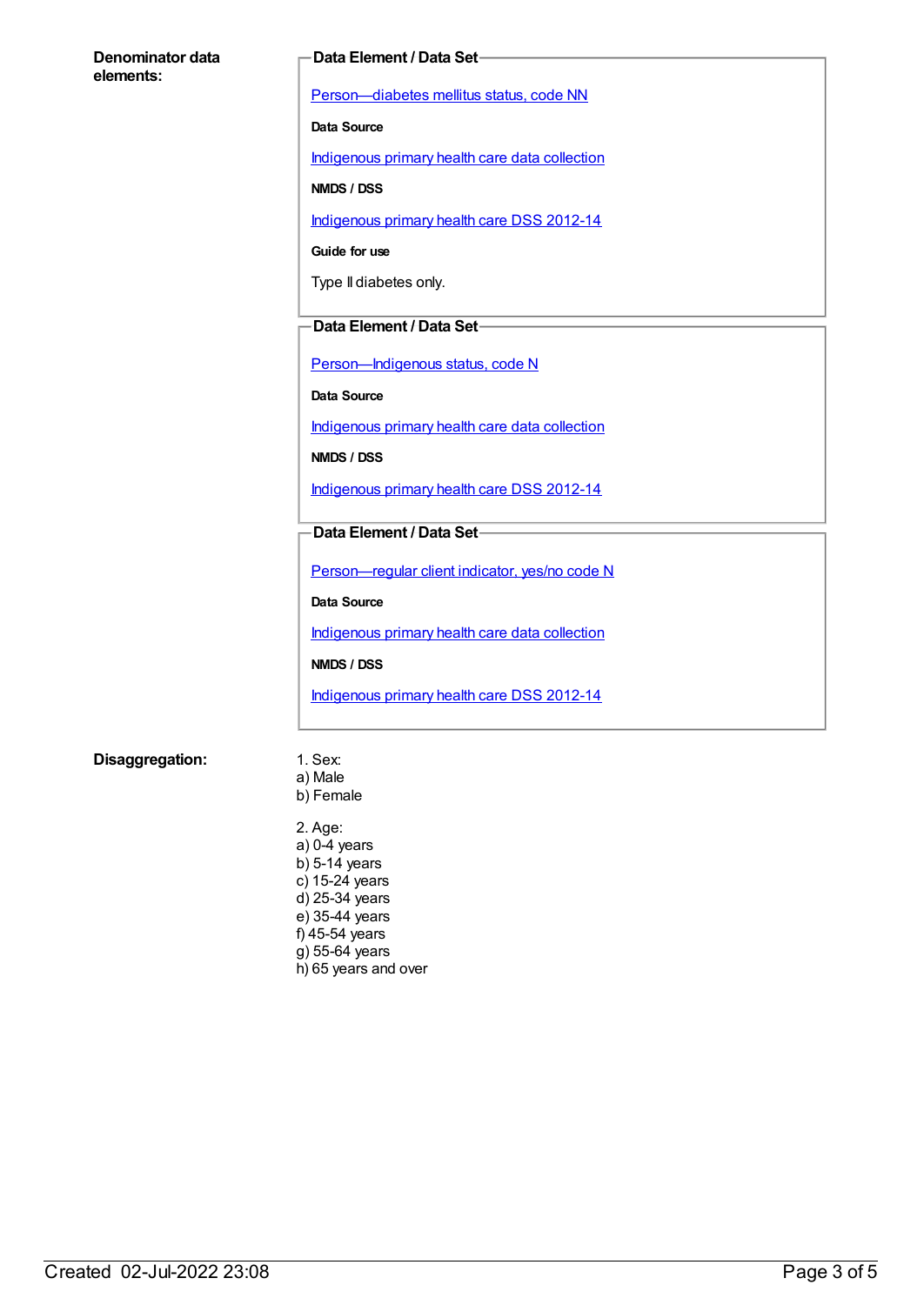#### **Data Element / Data Set**

[Person—sex,](https://meteor.aihw.gov.au/content/287316) code N

**Data Source**

[Indigenous](https://meteor.aihw.gov.au/content/430643) primary health care data collection

**NMDS / DSS**

[Indigenous](https://meteor.aihw.gov.au/content/430629) primary health care DSS 2012-14

### **Data Element / Data Set**

[Person—age,](https://meteor.aihw.gov.au/content/303794) total years N[NN]

**Data Source**

[Indigenous](https://meteor.aihw.gov.au/content/430643) primary health care data collection

**NMDS / DSS**

[Indigenous](https://meteor.aihw.gov.au/content/430629) primary health care DSS 2012-14

### **Representational attributes**

| <b>Representation class:</b> | Percentage |
|------------------------------|------------|
| Data type:                   | Real       |
| Unit of measure:             | Person     |
|                              |            |

### **Indicator conceptual framework**

| <b>Framework and</b> | Effective/Appropriate/Efficient |
|----------------------|---------------------------------|
| dimensions:          |                                 |

### **Data source attributes**

| Data sources: | Data Source                                    |
|---------------|------------------------------------------------|
|               | Indigenous primary health care data collection |
|               | <b>Frequency</b>                               |
|               | 6 monthly                                      |
|               | Data custodian                                 |
|               | Australian Institute of Health and Welfare.    |

### **Source and reference attributes**

| <b>Submitting organisation:</b> | Australian Institute of Health and Welfare (AIHW) |
|---------------------------------|---------------------------------------------------|
|                                 | Department of Health and Ageing (DoHA)            |

# **Relational attributes**